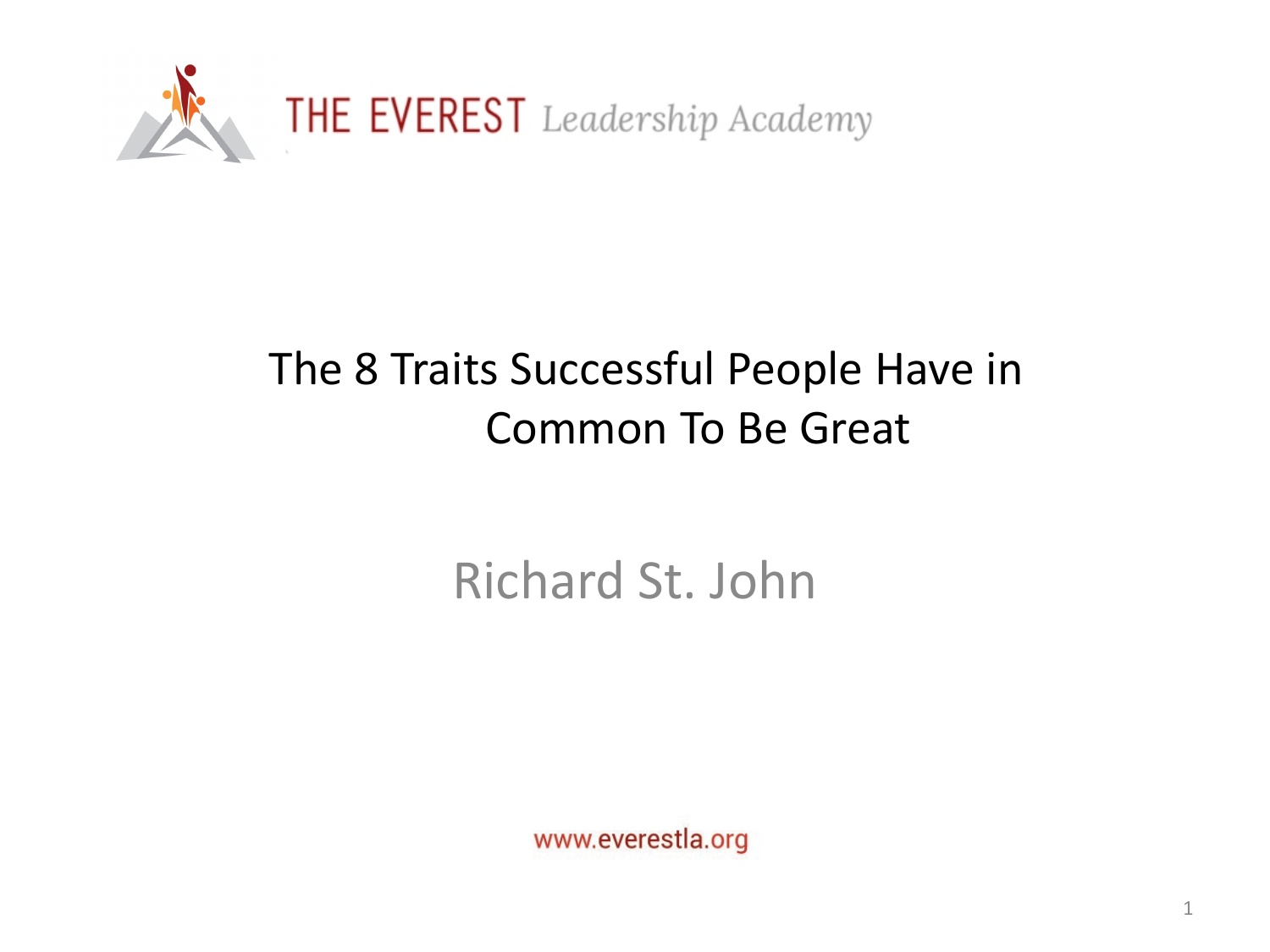

## What Really Leads To Success?

- I wondered, "How did a guy like me, an average student with many disadvantages, end up becoming successful – while other people I knew, who seemed to have much more going for them, didn't achieve much success?
- One thing I noticed that successful people had in common hard work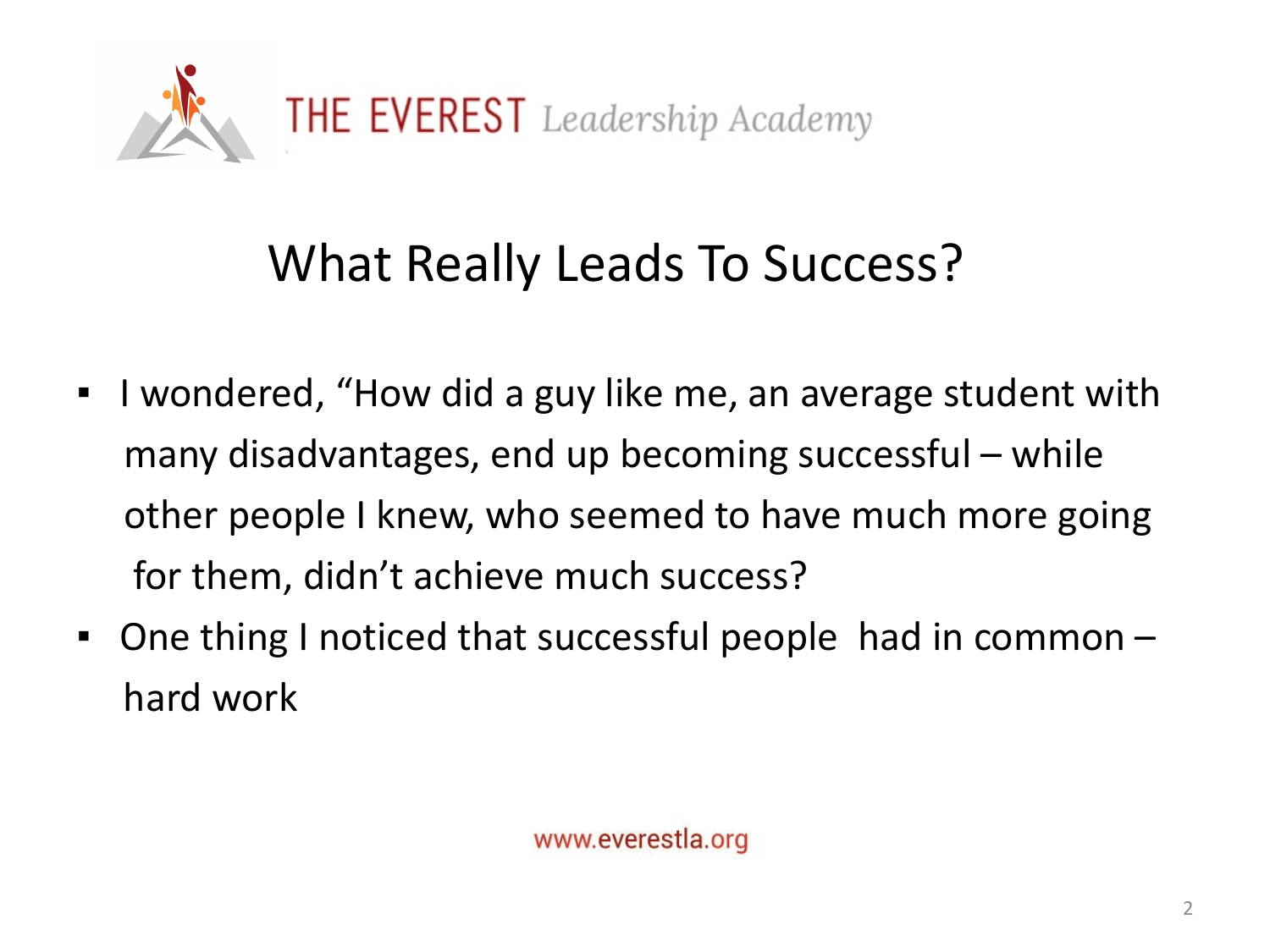

## The 8 Factors that Lead To Success

- 1. Passion successful people love what they do
- 2. Work they work very hard
- 3. Focus they focus on one thing, not everything
- 4. Push they keep pushing themselves
- 5. Ideas they come up with good ideas
- 6. Improve they keep improving themselves and what they do
- 7. Serve they serve others something of value
- 8. Persist they persist through time, failure, and adversity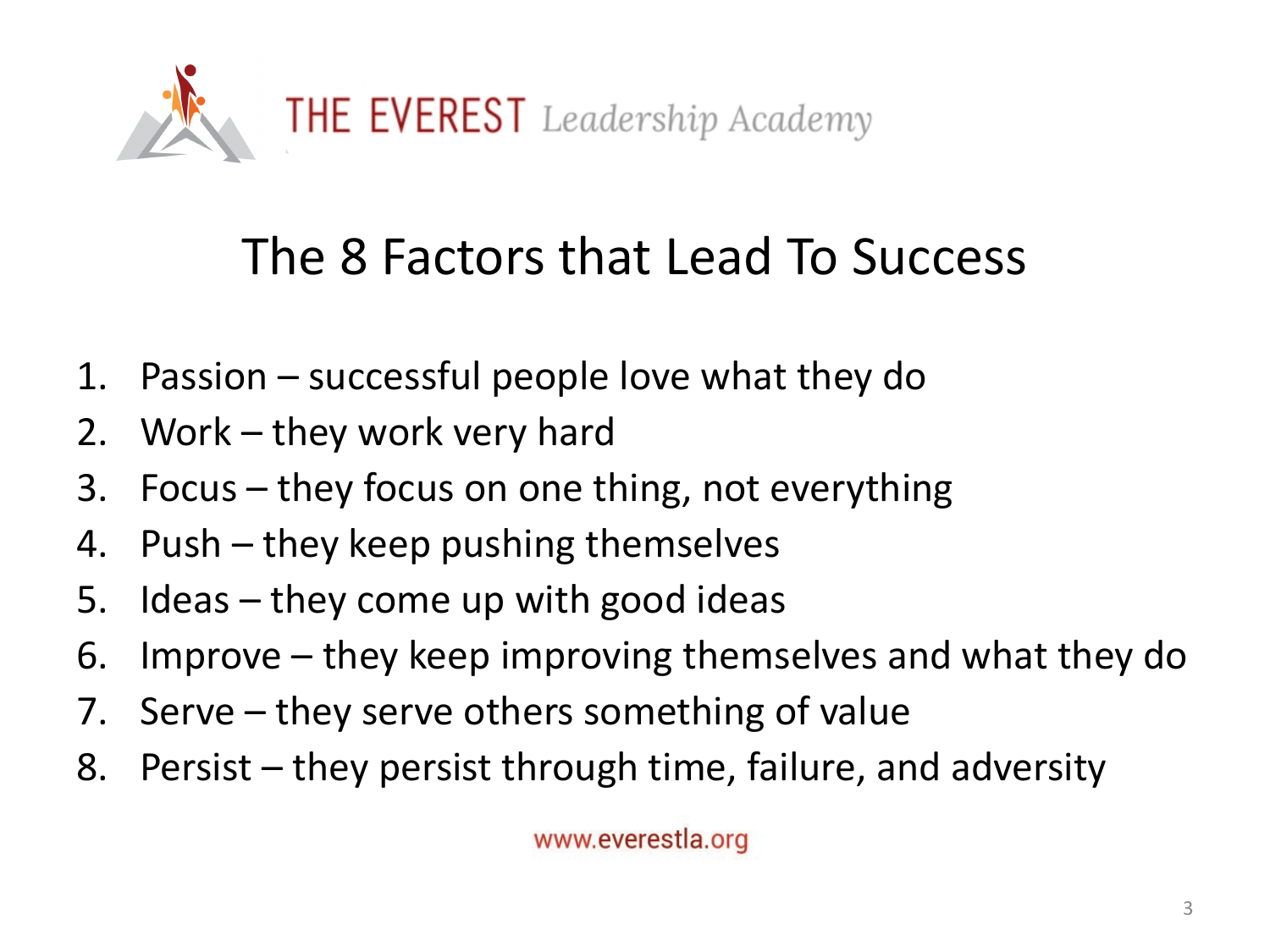

## Secondary Factors that Lead To Success

- 1. A positive attitude
- 2. Setting goals
- 3. Having mentors
- 4. Taking risks

"All success traits are not necessarily inherited, we develop them by taking action"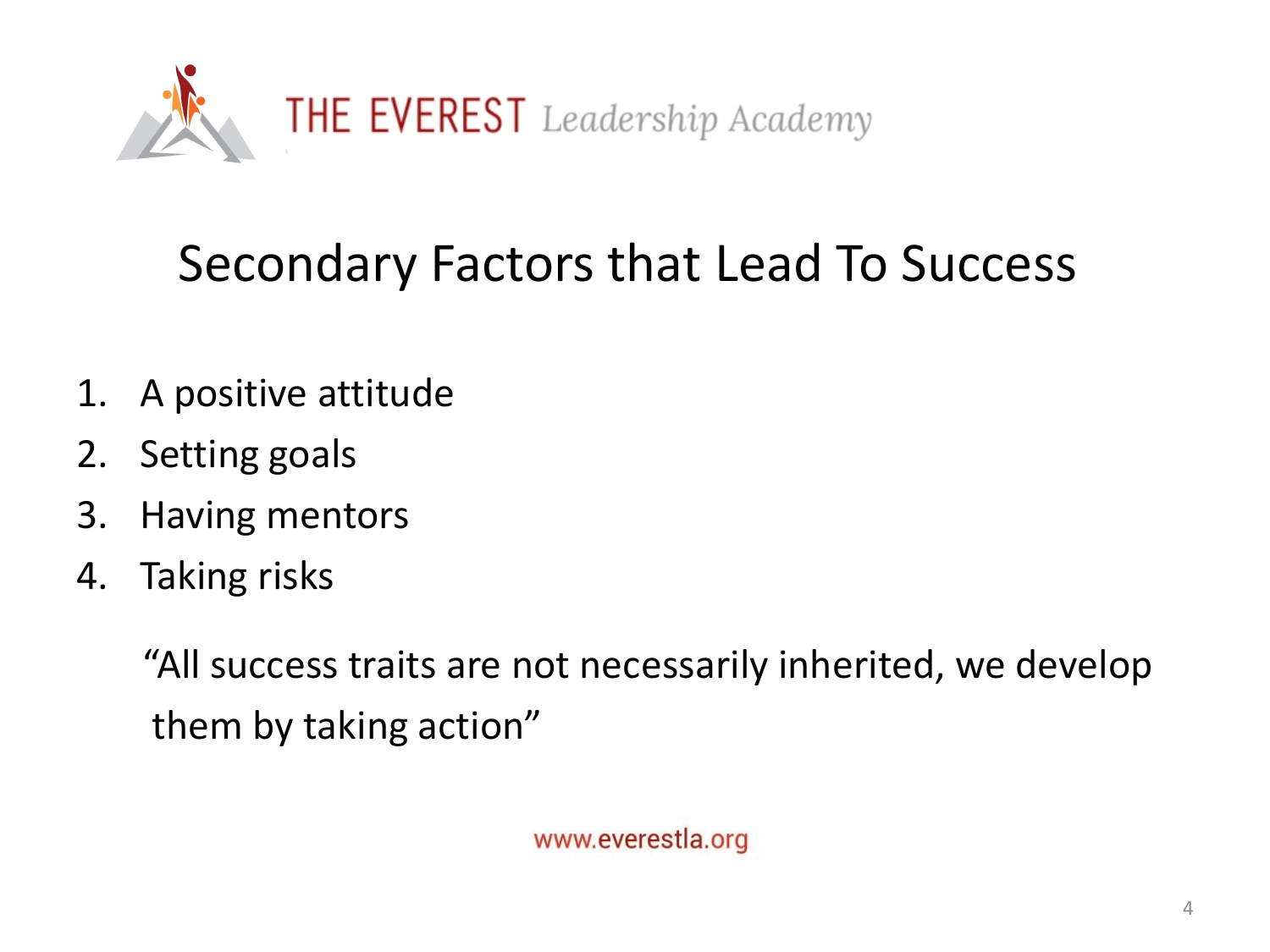

## Passion

- "The only way to be truly satisfied is to do what you believe is great work. And the only way to do great work is to love what you do" – Steve Jobs CEO, Apple
- " In the sixth grade Bill Gates was underperforming in school, and generally struggling with life. He did get counseling. Once he found his passion for software he took off"
- Michael Jordan said, "I play the game because I love it. I just happen to get paid "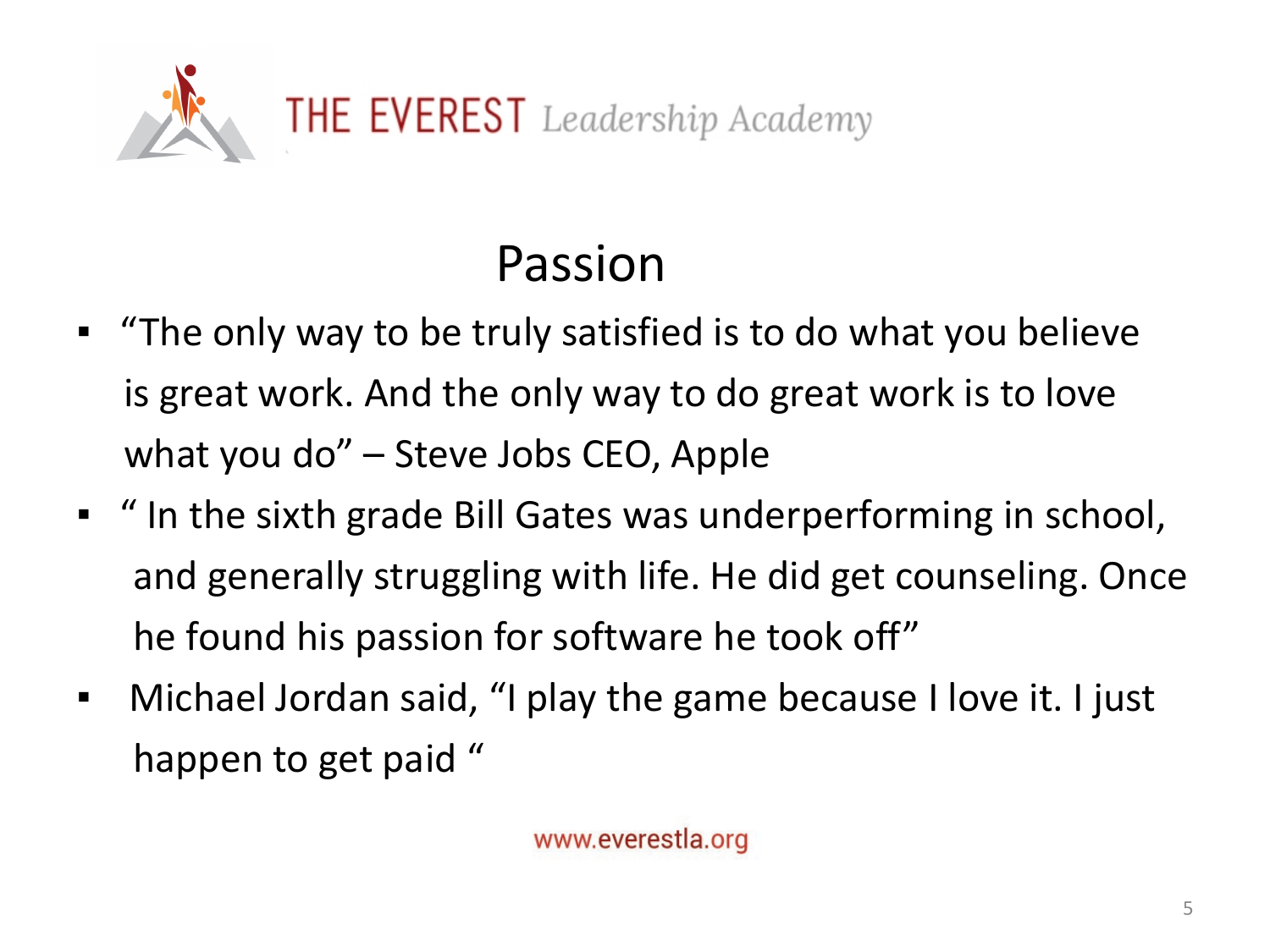

# Work

- You can't just have inspiration. It's maybe 10% inspiration and 90% perspiration
- $\blacksquare$  "I never did a day's work in my life it was all fun." Thomas Edison
- "I keep doing my job because it's fun. Bill Gates, Microsoft
- "I played for fun for nine straight years. We happened to win championships." – Michael Jordan
- "Have you ever wondered why so many rich people don't retire? They're having too much fun." – Warren Buffett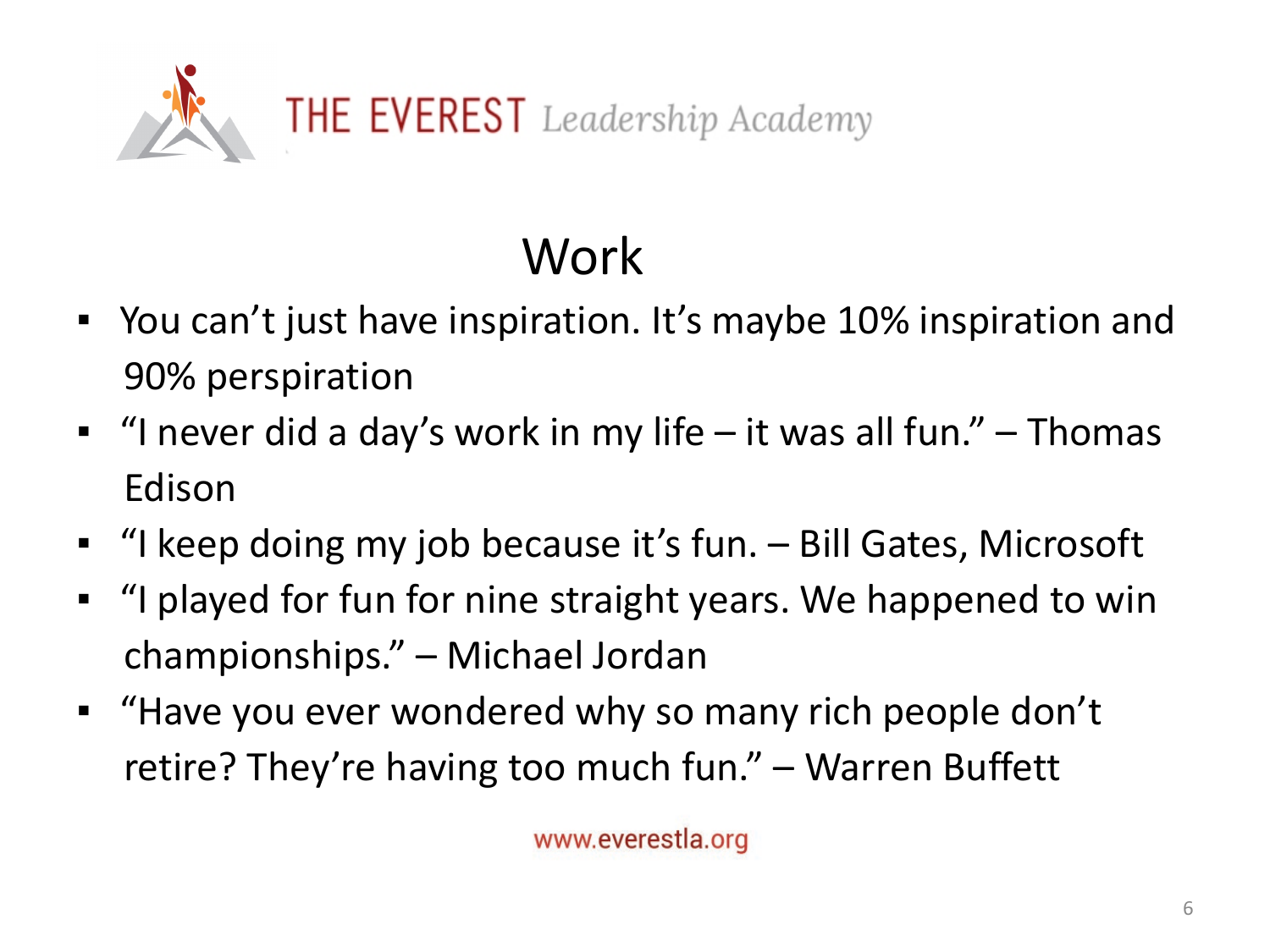

## Focus

- "We become very confident when we know we can do one think well." – Norman Jewison, a renowned filmmaker
- Focus is about specializing in something and becoming an expert
- Go wide than focus not a jack-of-all-trades
- "Singleness of purpose is one of the chief essentials for success in life." – John D. Rockefeller, Jr.
- The ability to concentrate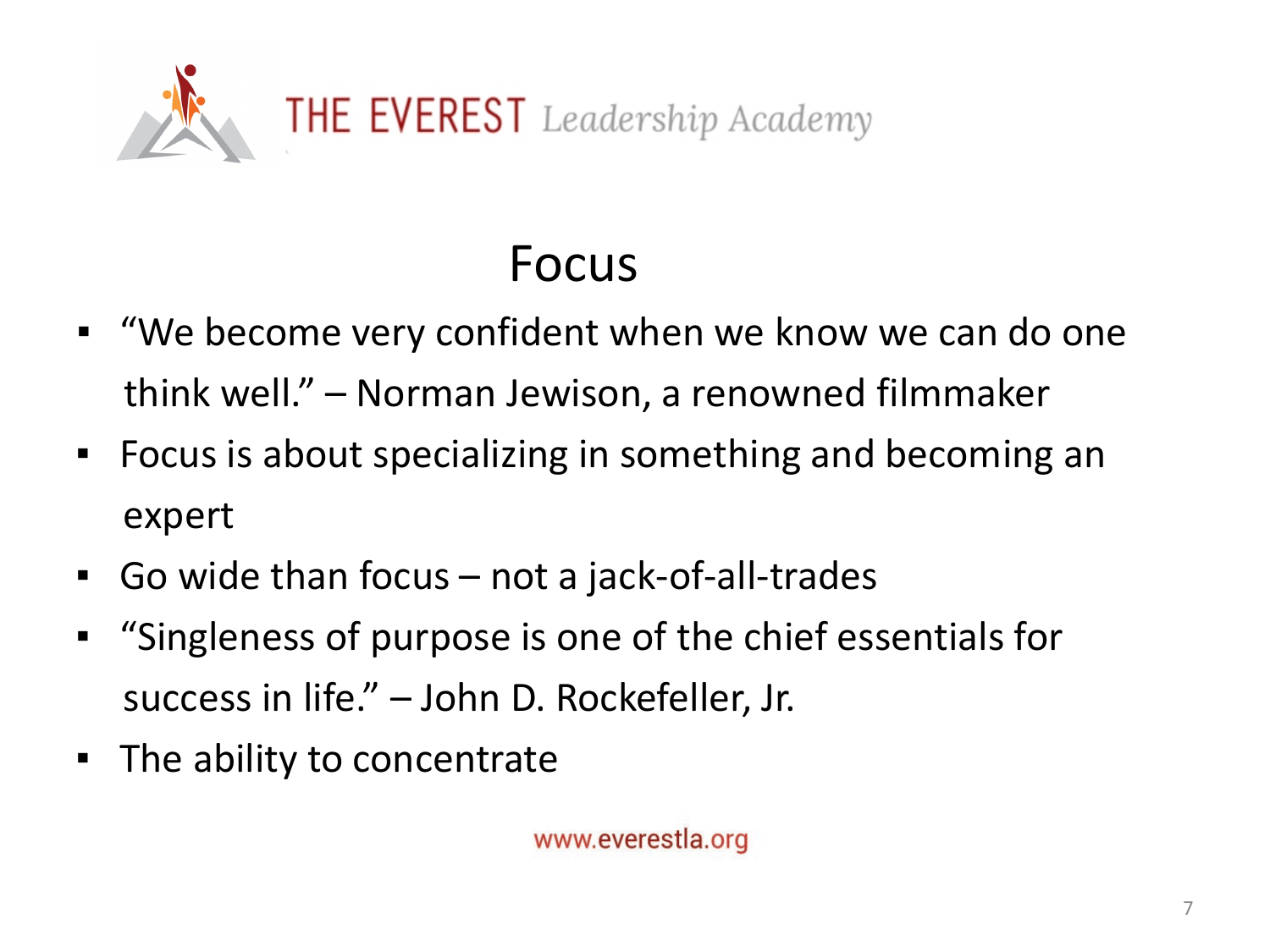

# Push

- Push yourself; push your shyness; push through self-doubt
- Some things to push you:
	- □ Goals
	- □ Challenges
	- □ Deadlines
	- □ Discipline
	- □ Competition
	- □ Mentors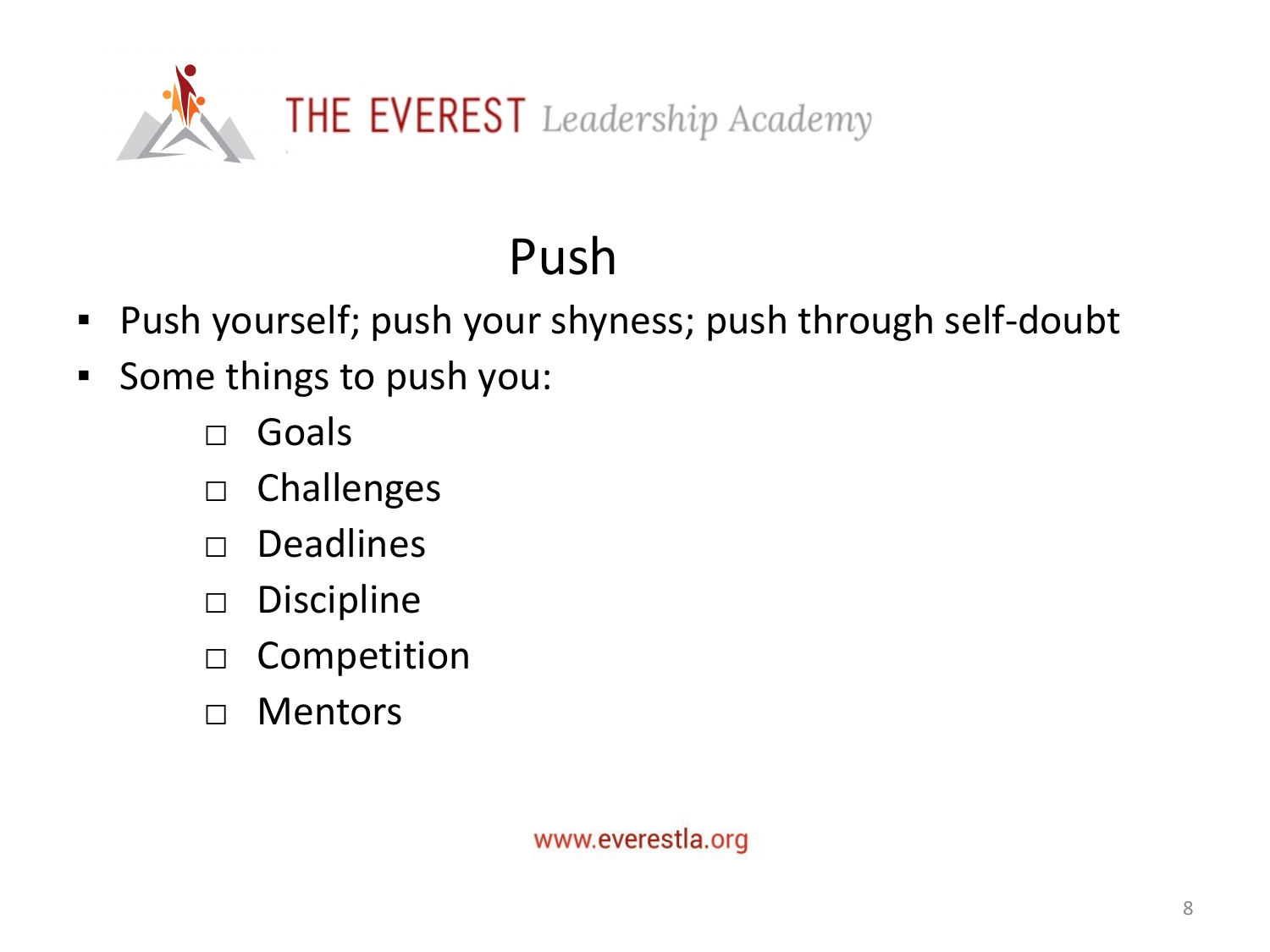

# Ideas

- Ideas light the way to success
- How to get ideas:
	- □ Have a problem
	- □ Look around
	- □ Listen
	- □ Ask questions
	- □ Borrow an idea
	- □ Make connections
	- □ Mistakes and failures lead to ideas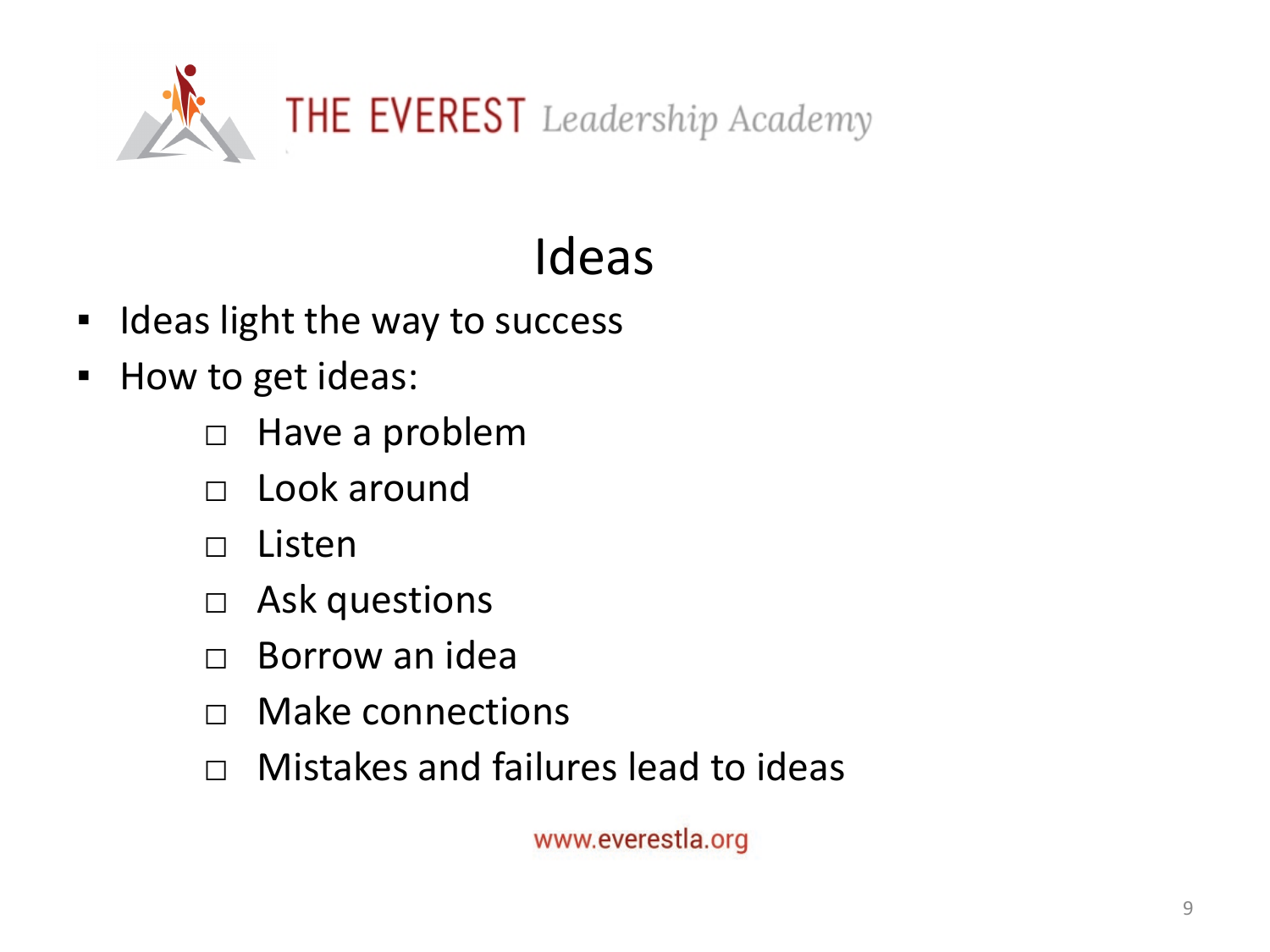

## Improve

- Get good at what you do
- Make it better, better, better
- Aim to do your best
- **Practice, practice, practice its all about repetition**
- Focus on your strengths
- Outsource your weaknesses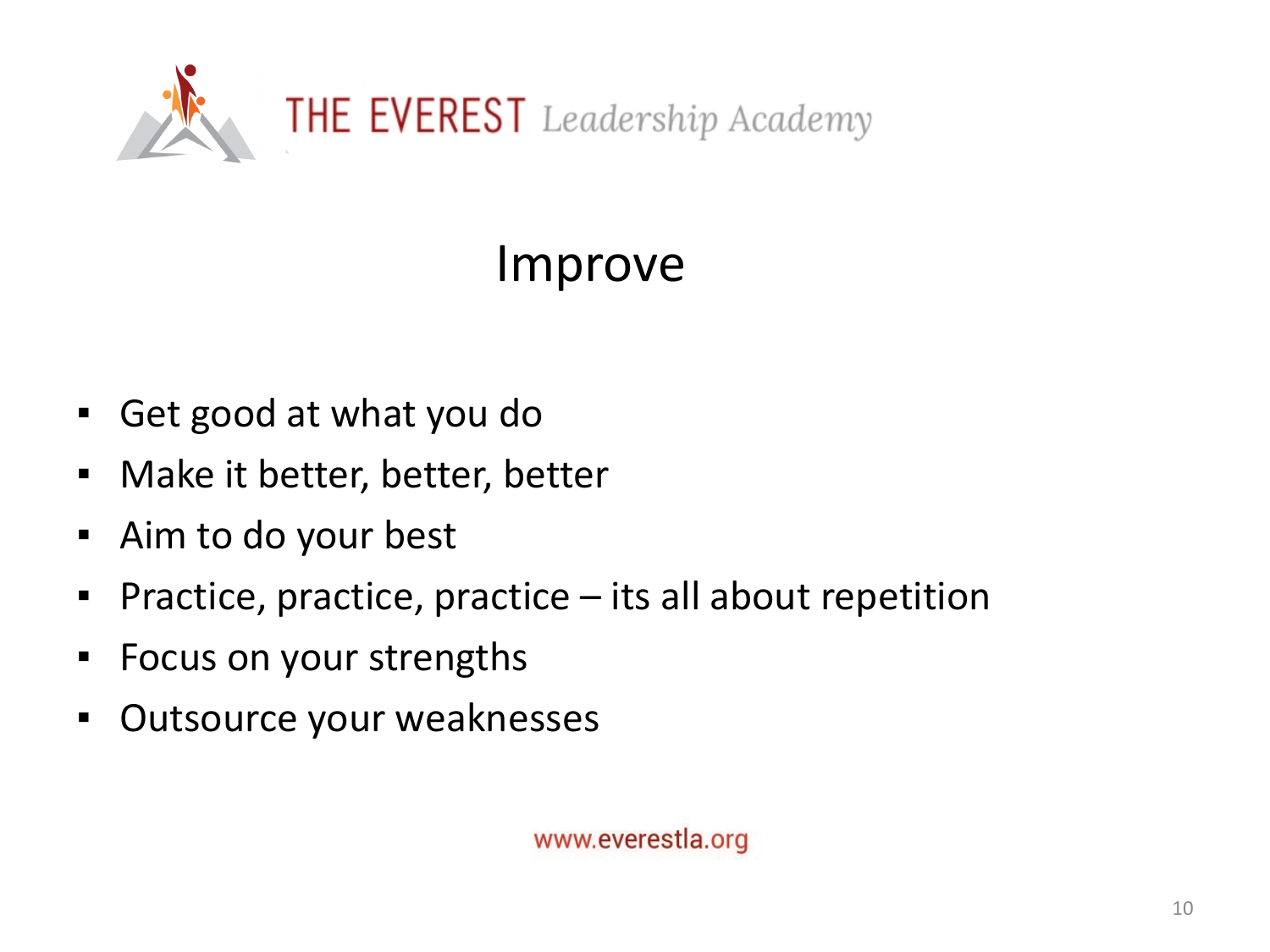

## Serve

- Serve others something of value
- How to be a better server:
	- □ Forget about yourself. Focus on others
	- □ Put yourself in other people's shoes
	- $\Box$  See the other person's perspective
	- $\Box$  Listen to the people you serve
	- □ Big ego makes a poor server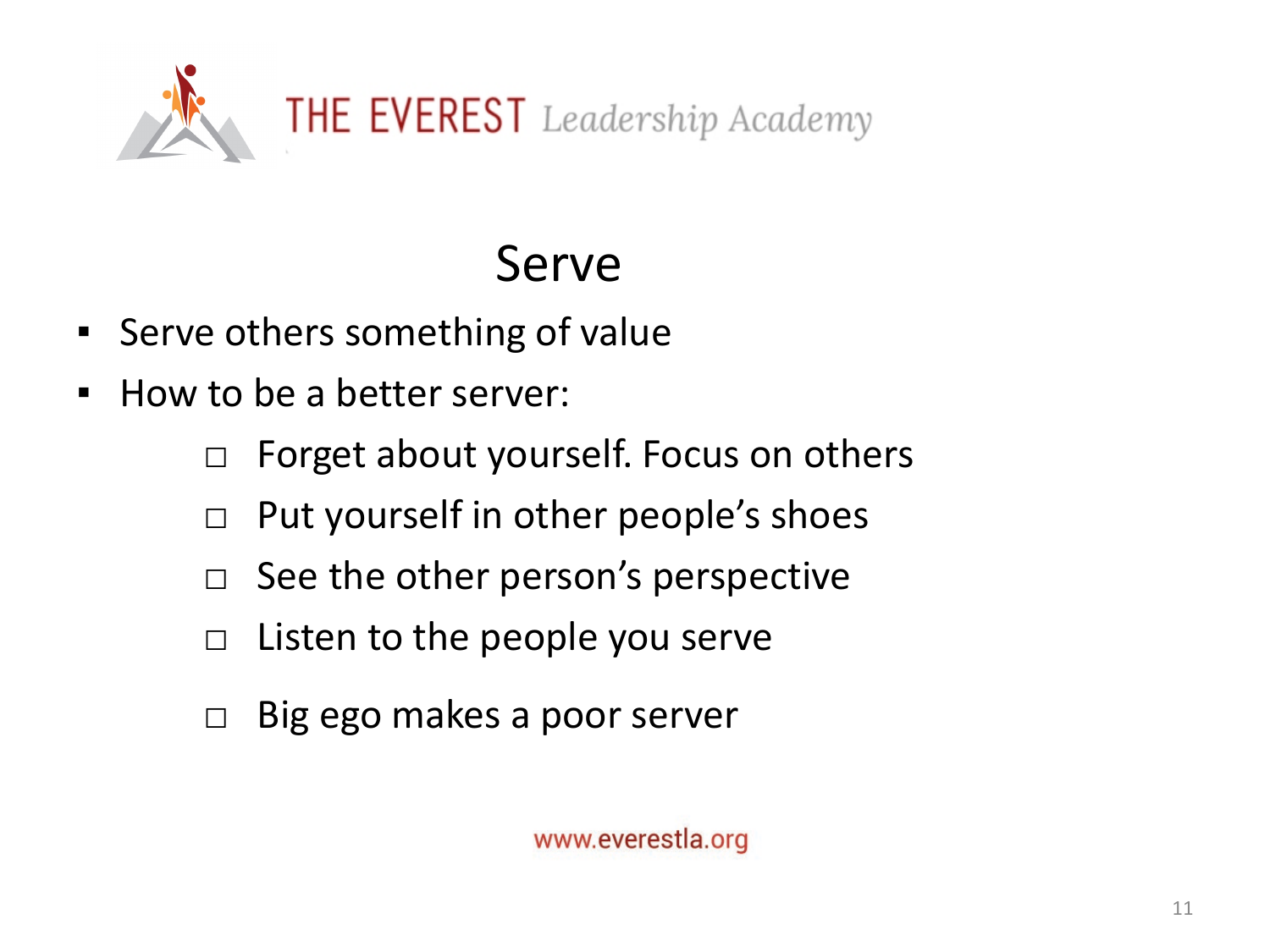

" The deepest principle of human nature is the craving to be appreciated, and the way to be appreciated is to serve others something they appreciate"

William James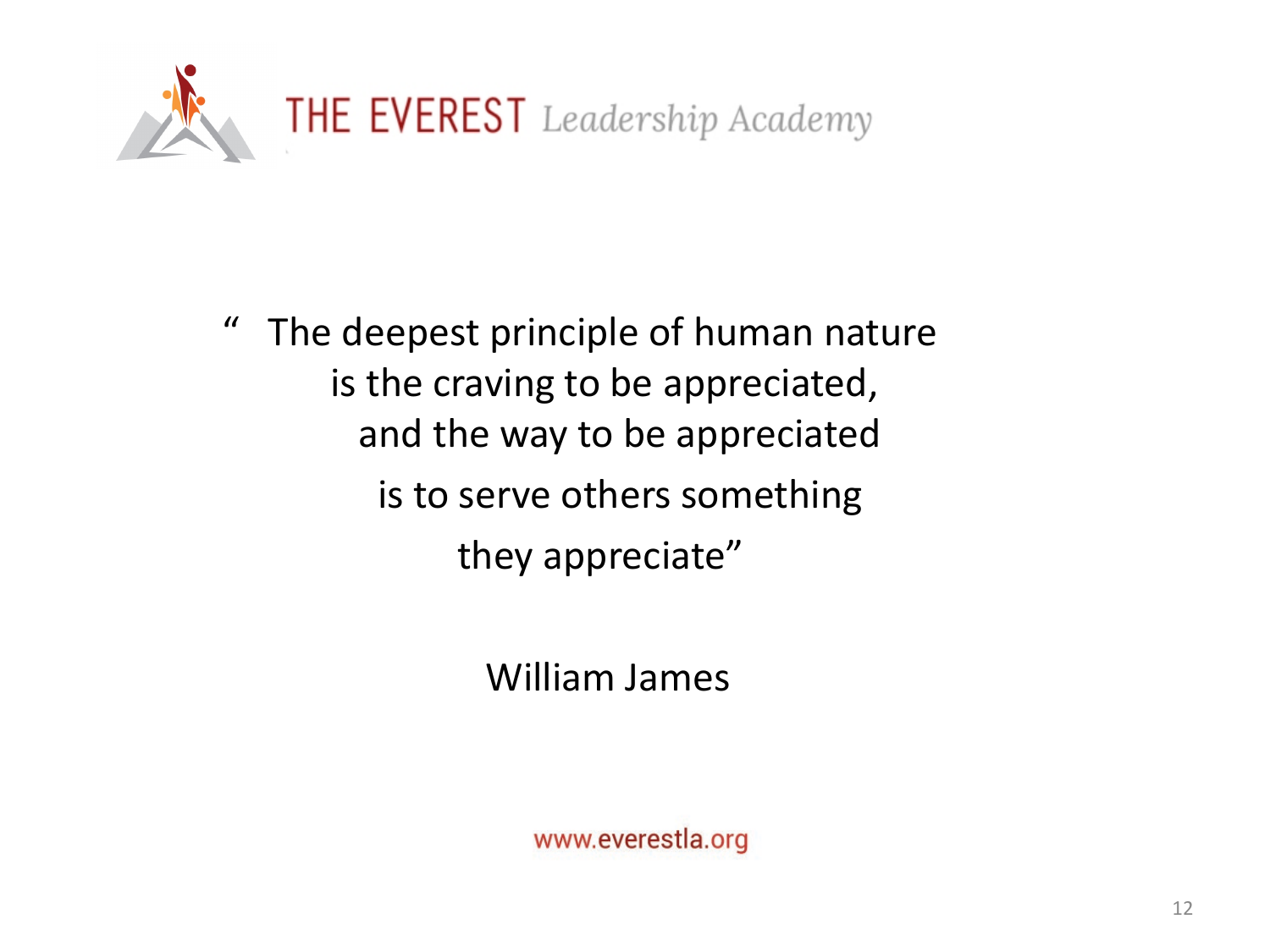

" The deepest principle of human nature is the craving to be appreciated, and the way to be appreciated is to serve others something they appreciate"

William James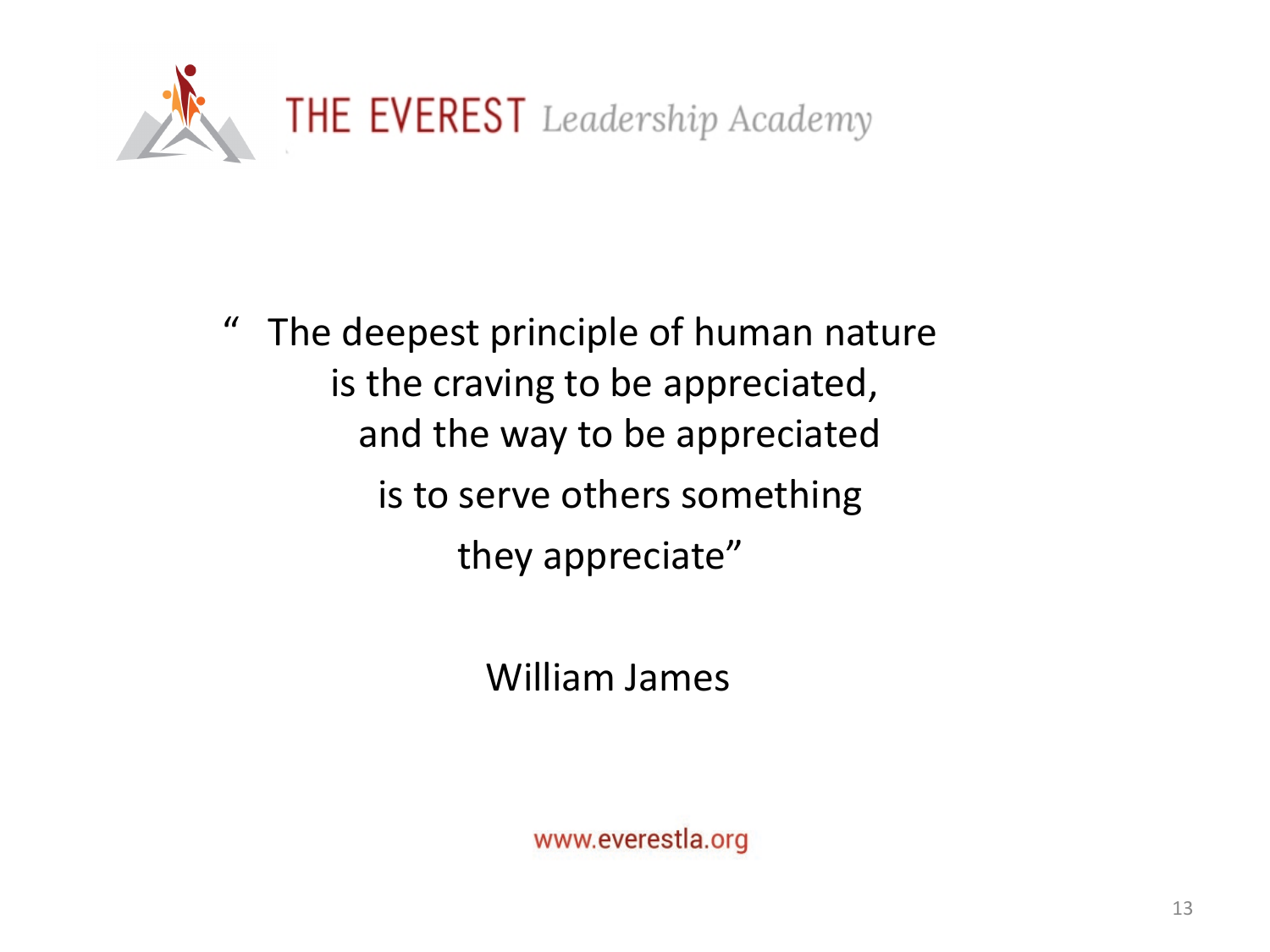

# Persist

- Take small steps
- Never give up
	- $\Box$  Don't let stumbling blocks get in the way. Try to learn from them, and not get defeated by them
	- $\Box$  Failing doesn't stop you. Quitting stops you
	- $\Box$  To succeed a lot, fail a lot Albert Einstein once said, " Ninety-nine times the conclusion is false. The hundredth time I am right."
- Don't look back
- Determination keep going through failure, pain, and rejection